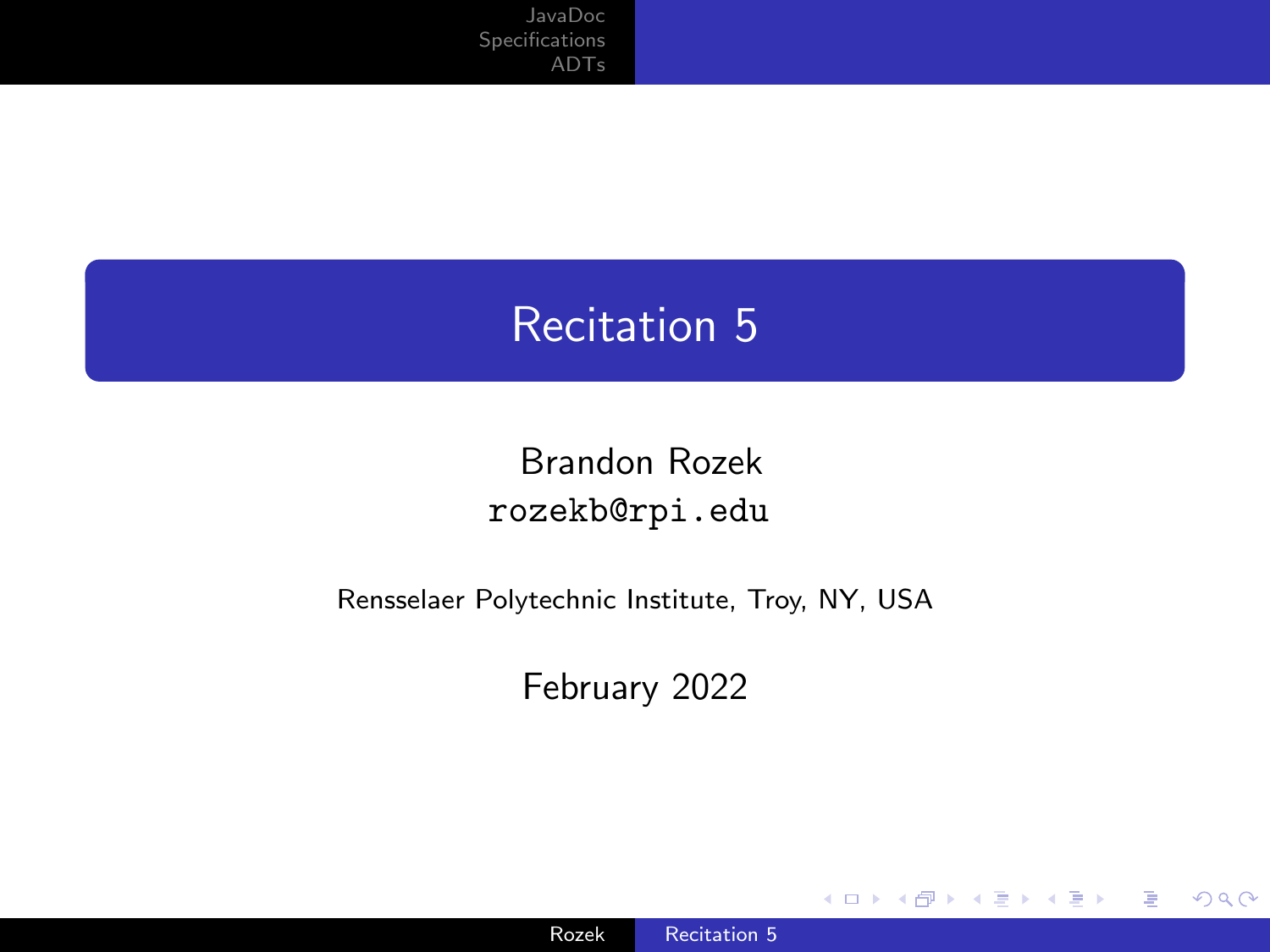### **Outline**

Three things:

- JavaDoc
- **•** Specifications
- Abstract Data Types

4 III F

к 凸  $\rightarrow$  Ξ

Þ к -b E

≣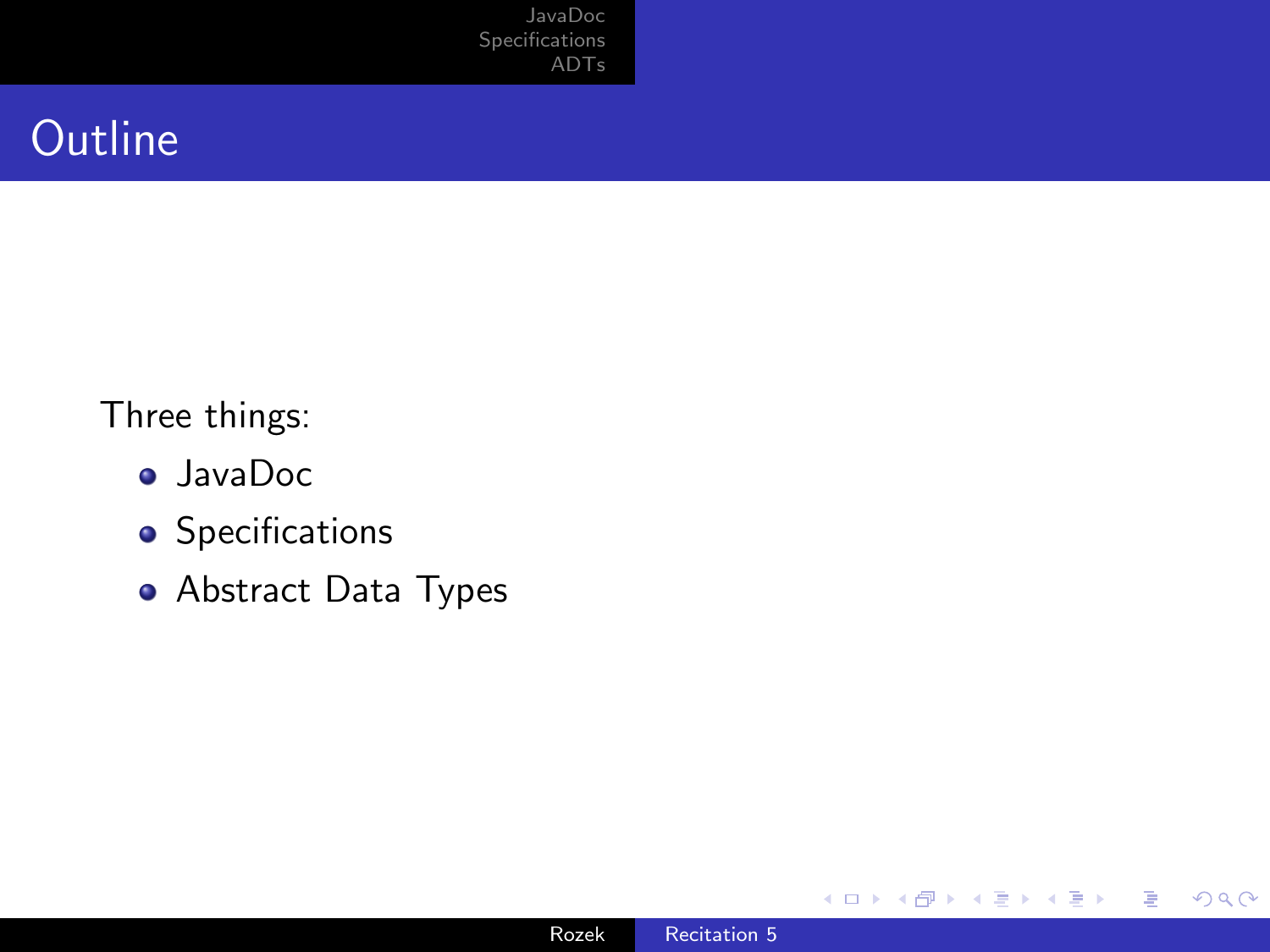### <span id="page-2-0"></span>JavaDoc

JavaDoc is a documentation generator whose style has been adopted as the industry standard. The standard tags in the specification with the most common underlined are:

- @author: Name of an author. (Multiple tags should be used for multiple authors.)
- @param: Name and description of a parameter. (Multiple parameters should appear in the order of the signature of the method)
- **• <u>@return</u>:** Return type along with permissible range of values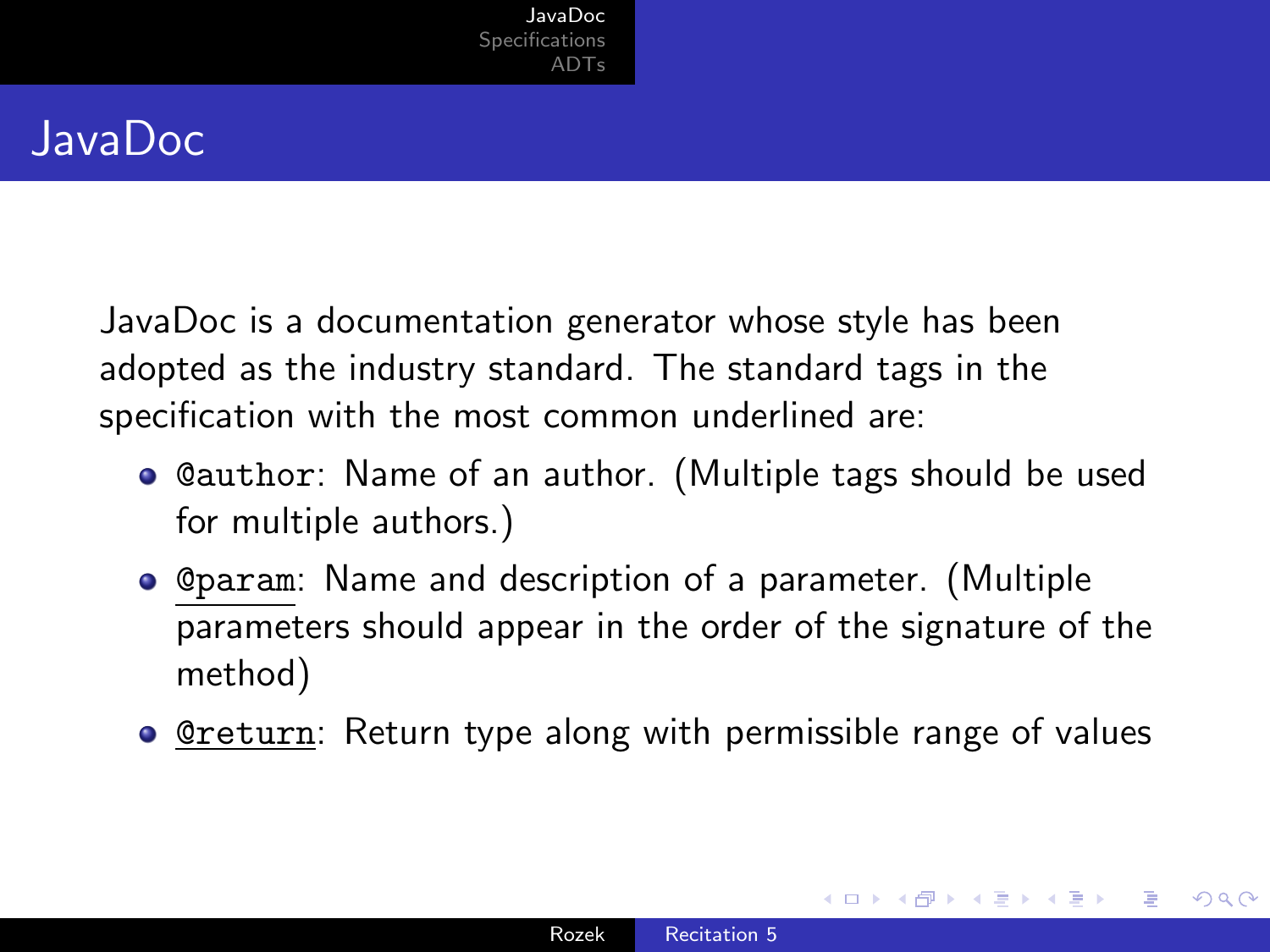### JavaDoc

The standard tags in the specification with the most common underlined are:

- @exception/@throws: An exception that may get thrown along with a description of why.
- **.** @since: Version of the codebase where this is introduced.
- **Casee: A link pointing to additional documentation.**
- **Convident Control**: Mark denoting that the component should no longer be used.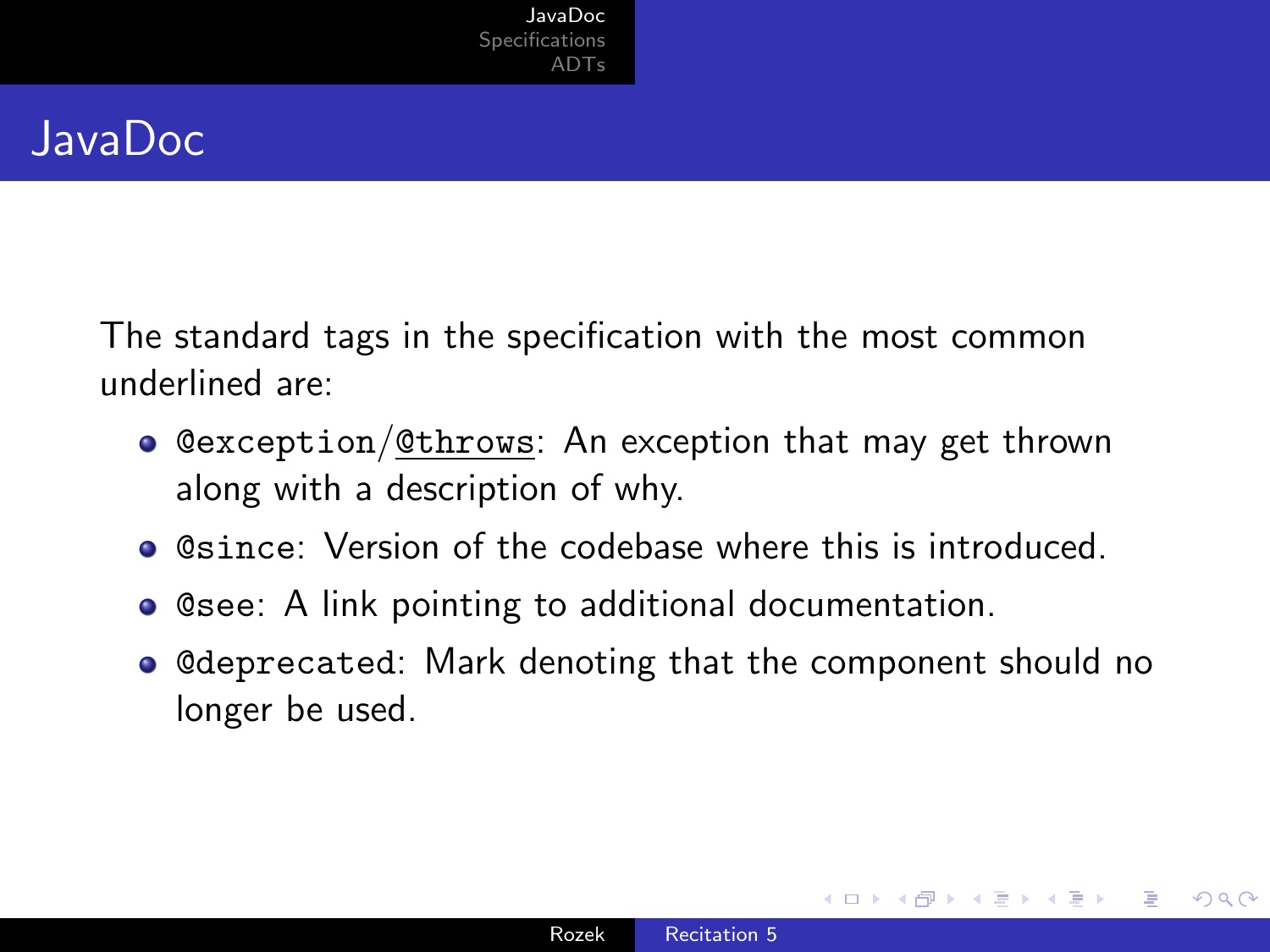### JavaDoc Example

```
/**
** @param degrees An arbitrary double representing an
   angle in degrees.
** @return A double representing the degrees
   normalized to the range [0, 360].
**/
public double normalizeDegrees(double degrees) {
   return degrees - (Math.floor(degrees / 360) * 360);
}
```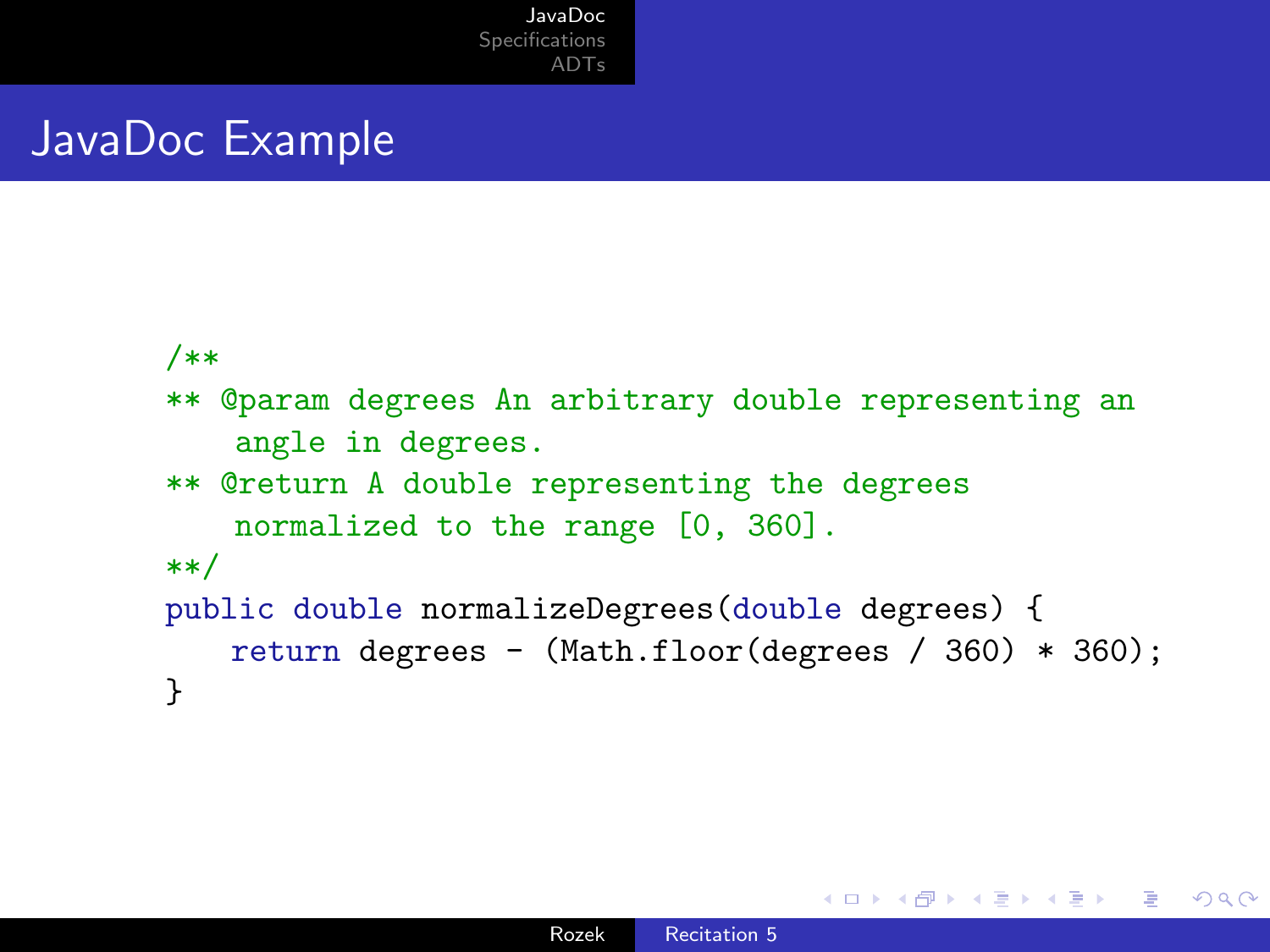# Additional Tags for PSoft

Many teams have a style guide or conventions for how they write their specifications. For this class, we will require the following tags:

- **Crequires:** The precondition or constraints.
- @modifies: List of objects that may be modified by the method.
- **Ceffects: Describes the final state (postcondition) of** modified objects.

Inspiration coming from Dafny and Hoare logic. Use none if a tag above does not apply.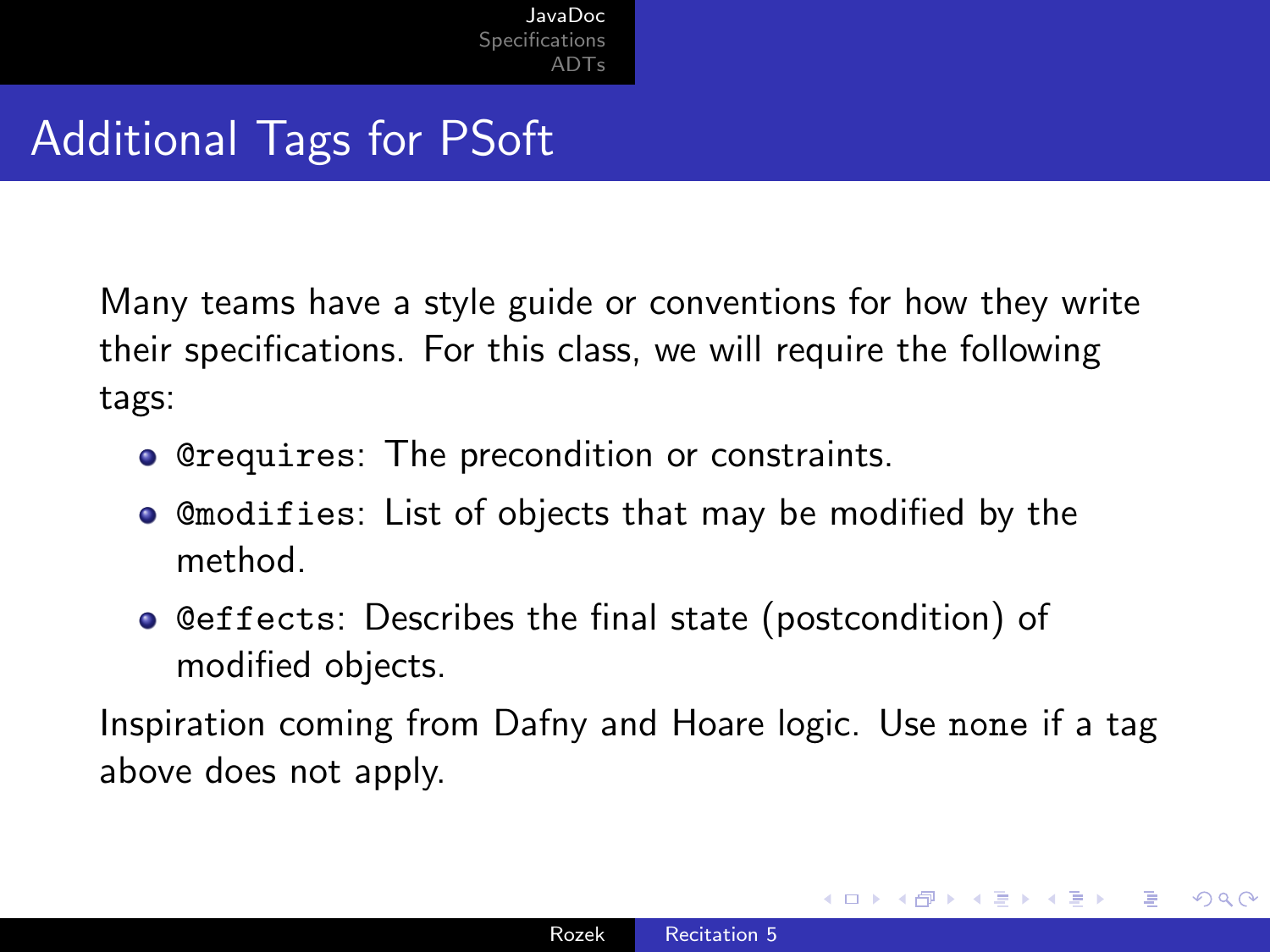#### Example

```
/**
** @param c The customer's shopping cart.
** @param i A shopping item.
** @requires i \in Inventory
** @modifies c
** @effects c = \old{c} union {item}
**/
public void addToCart(Cart c, Item i) {
   c.add(i);}
```
 $299$ 

э

∢ 何 ▶ ∢ 手 ▶ ∢ 手 ▶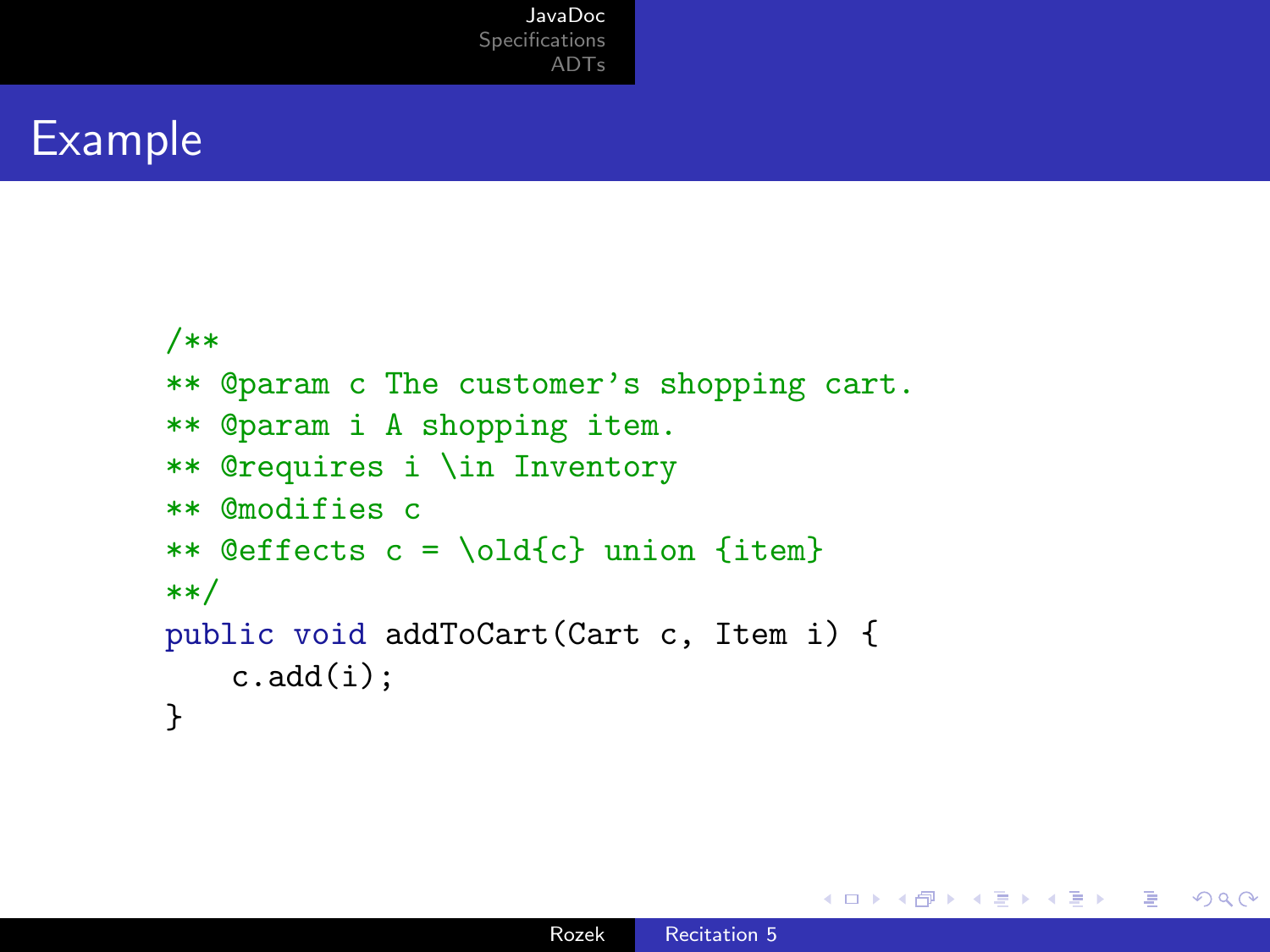#### <span id="page-7-0"></span>Specifications



メロトメ 御 トメ 君 トメ 君 トー

重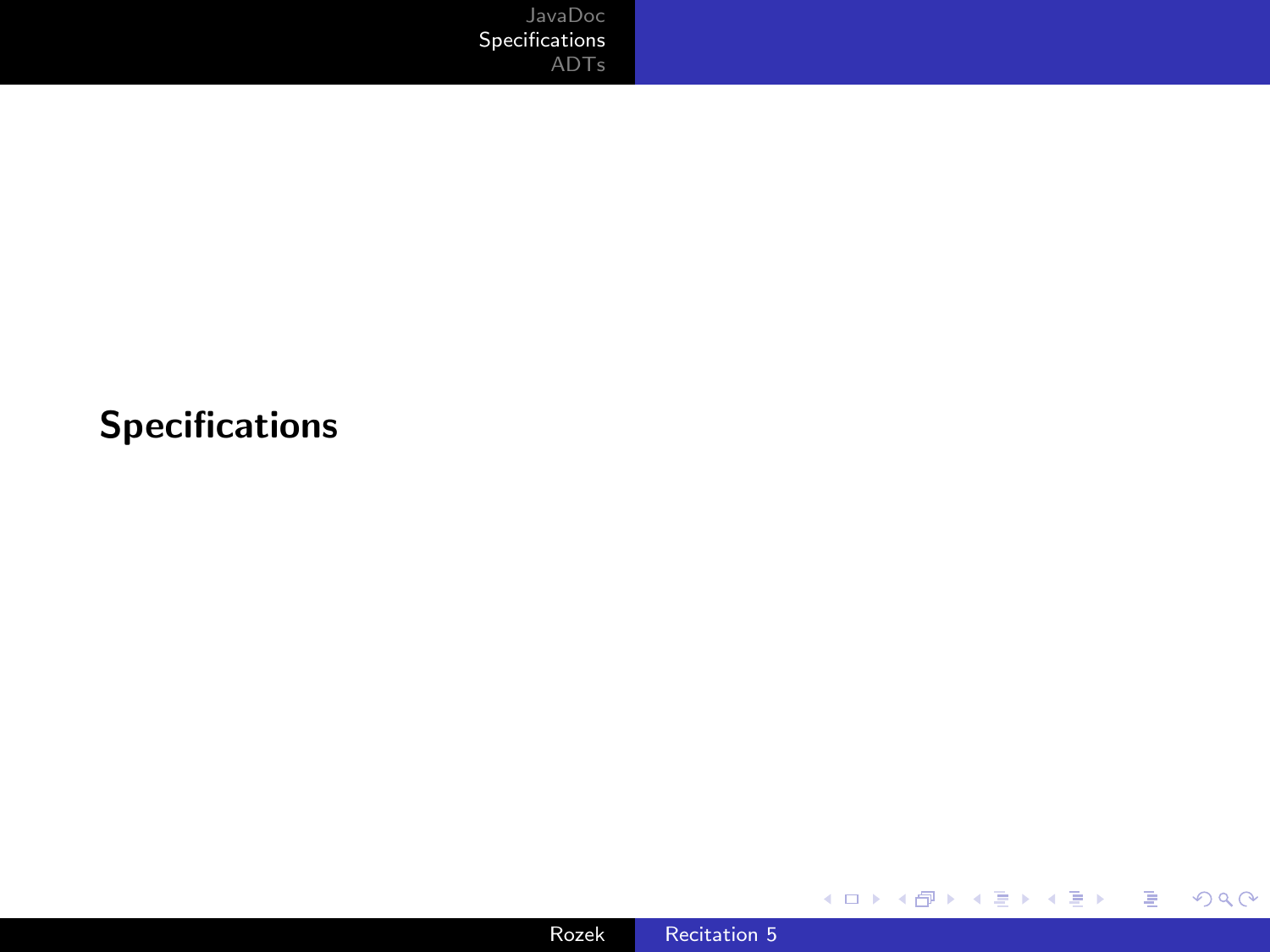## Specification Strength

A specification  $A$  is *stronger* than  $B$  iff:

One of the following is true:

- A has a weaker precondition than B
- $\bullet$  A has a stronger postcondition than B

Both of the following are true:

- $\bullet$  B does not have a weaker precondition than A
- $\bullet$  B does not have a stronger postcondition than A

つくへ

A stronger specification is more tolerant of inputs and more strict of outputs.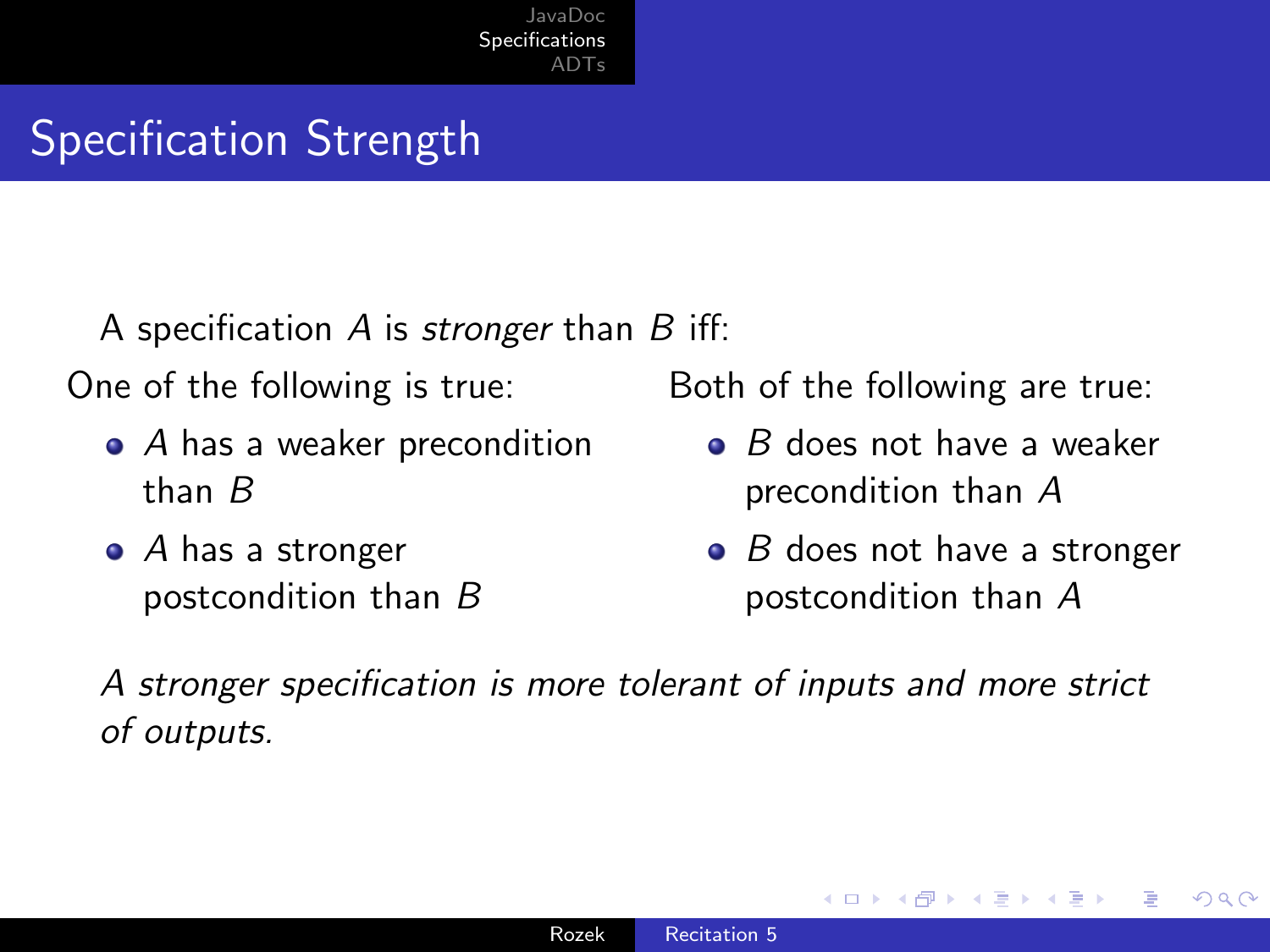## Specification Strength as Logic

Let us denote the precondition as  $P$  and the postcondition as  $Q$ :

If 
$$
((P_B \implies P_A) \land (Q_A \implies Q_B))
$$
 then A is stronger  
than B.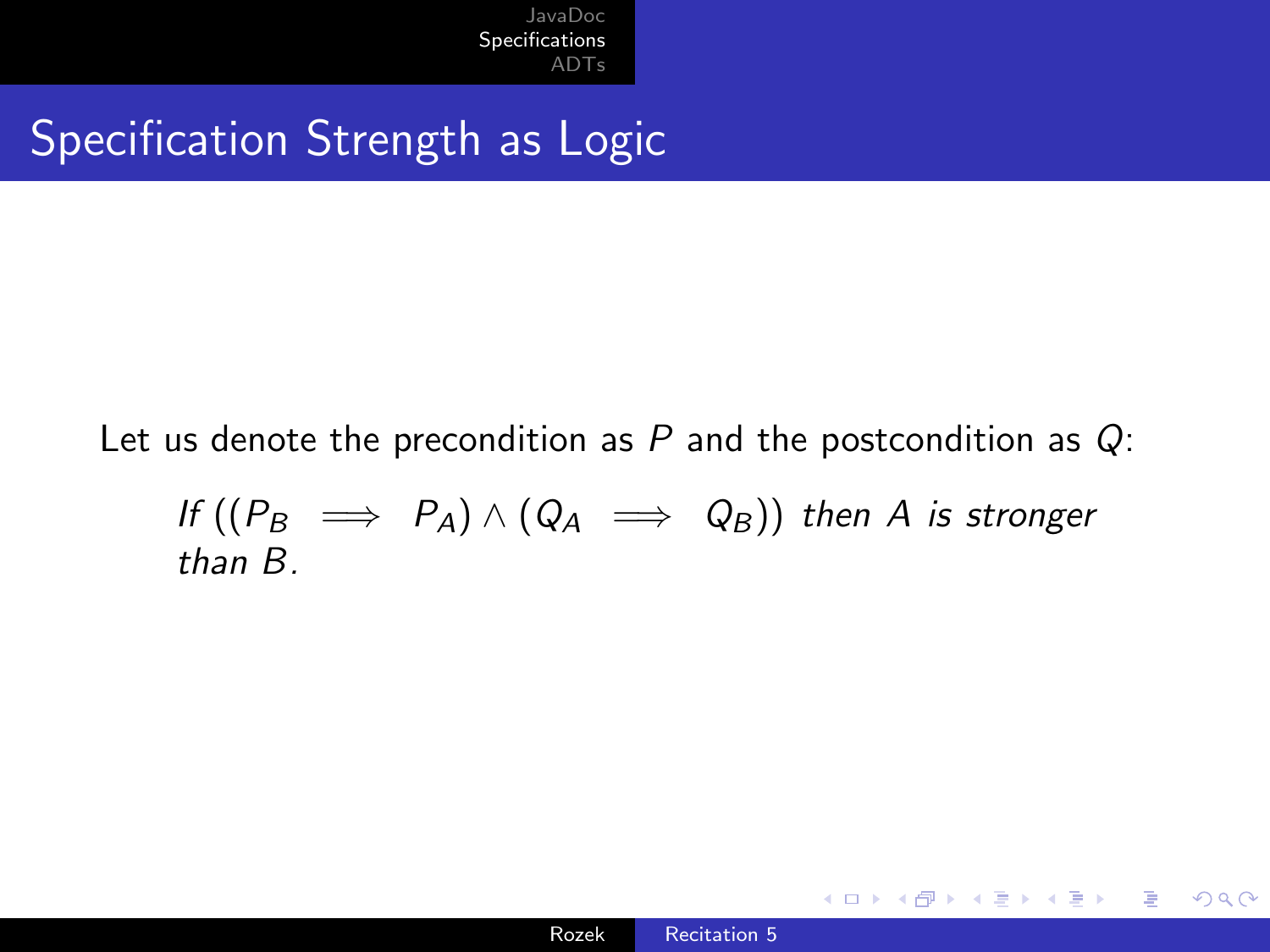# Specification Strength Example

Spec A:

Creturn  $y$  such that  $y = \arctan[\text{index}]$ @throws ArrayIndexOutOfBoundsException if index  $< 0$  or index  $>=$  array. length

Spec B:

@requires 0 <= index < array.length Creturn y such that  $y = \arctan[\text{index}]$ 

What can we say about the strength of these specifications?

 $\Omega$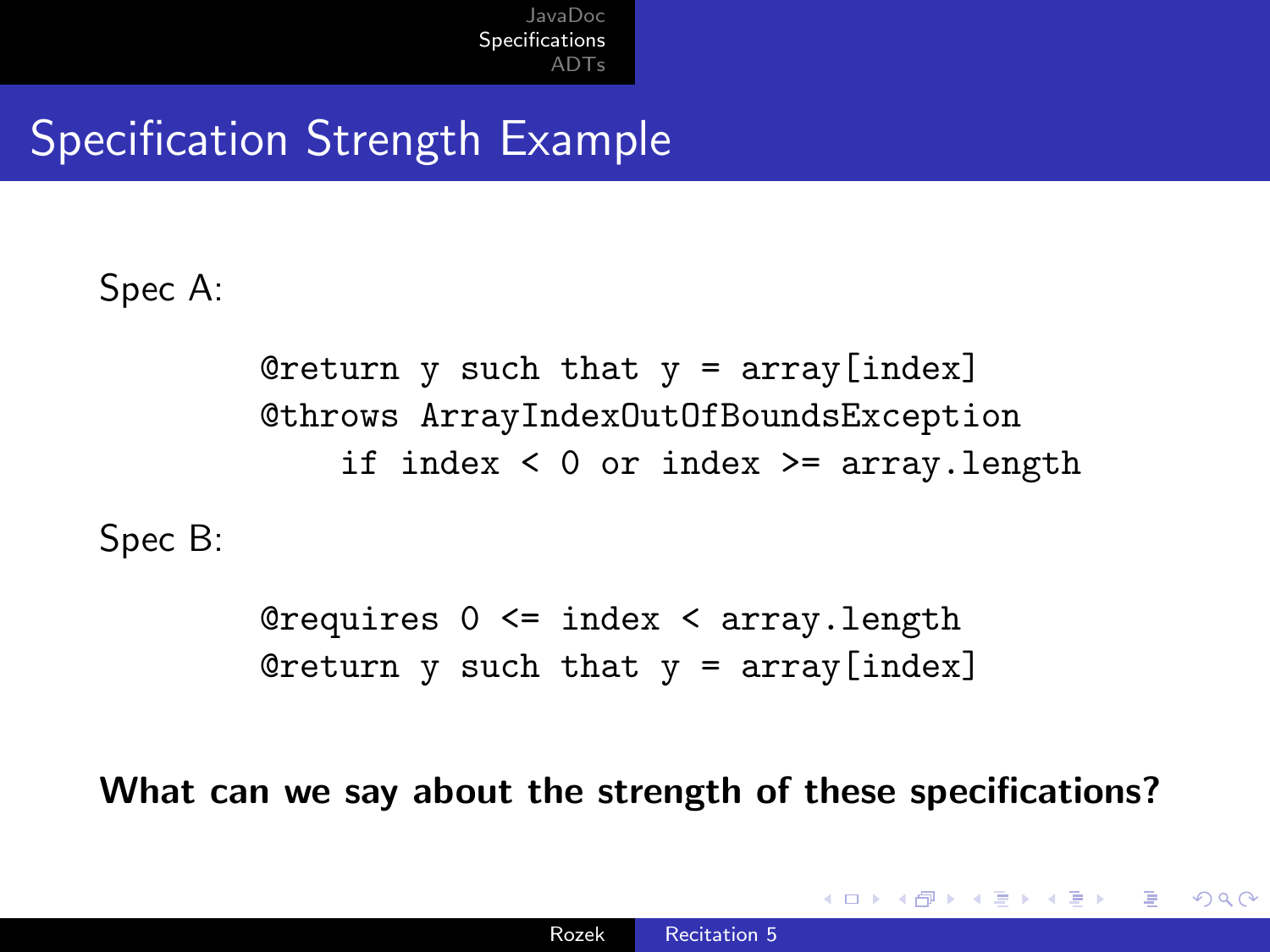## Specification Strength Practice

Spec C:

```
@requires index >= 0
Creturn y such that y = \arctan[\text{index}]@throws ArrayIndexOutOfBoundsException
    if index >= array.length
```
Spec D:

Creturn y such that  $y = null$  or  $y = array[index]$ 

 $\Omega$ 

What can we say about the strength of these specifications?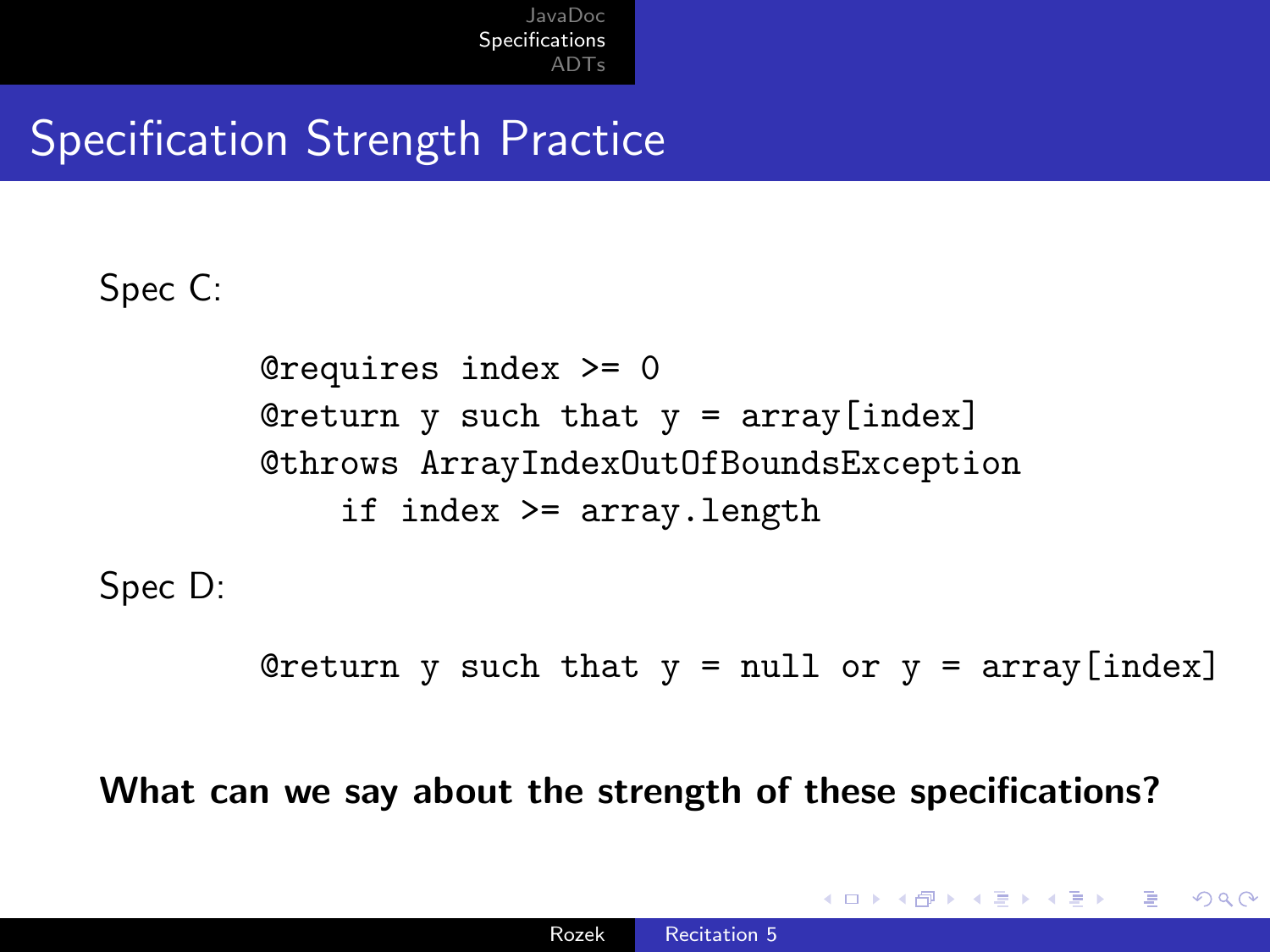## Type Variances

Lets say we have classes Student and Person where Student is a subtype of  $(<)$  Person.

Now consider the composite classes C<Student> and C<Person>:

- $\bullet$  The relationship is *covariant* if C<Student>  $\lt$ : C<Person>
- $\bullet$  The relationship is contravariant if C<Person> <: C<Student>
- *Bivariant* is both covariant and contravariant.
- **•** *Invariant* is neither covariant nor contravariant.

つくへ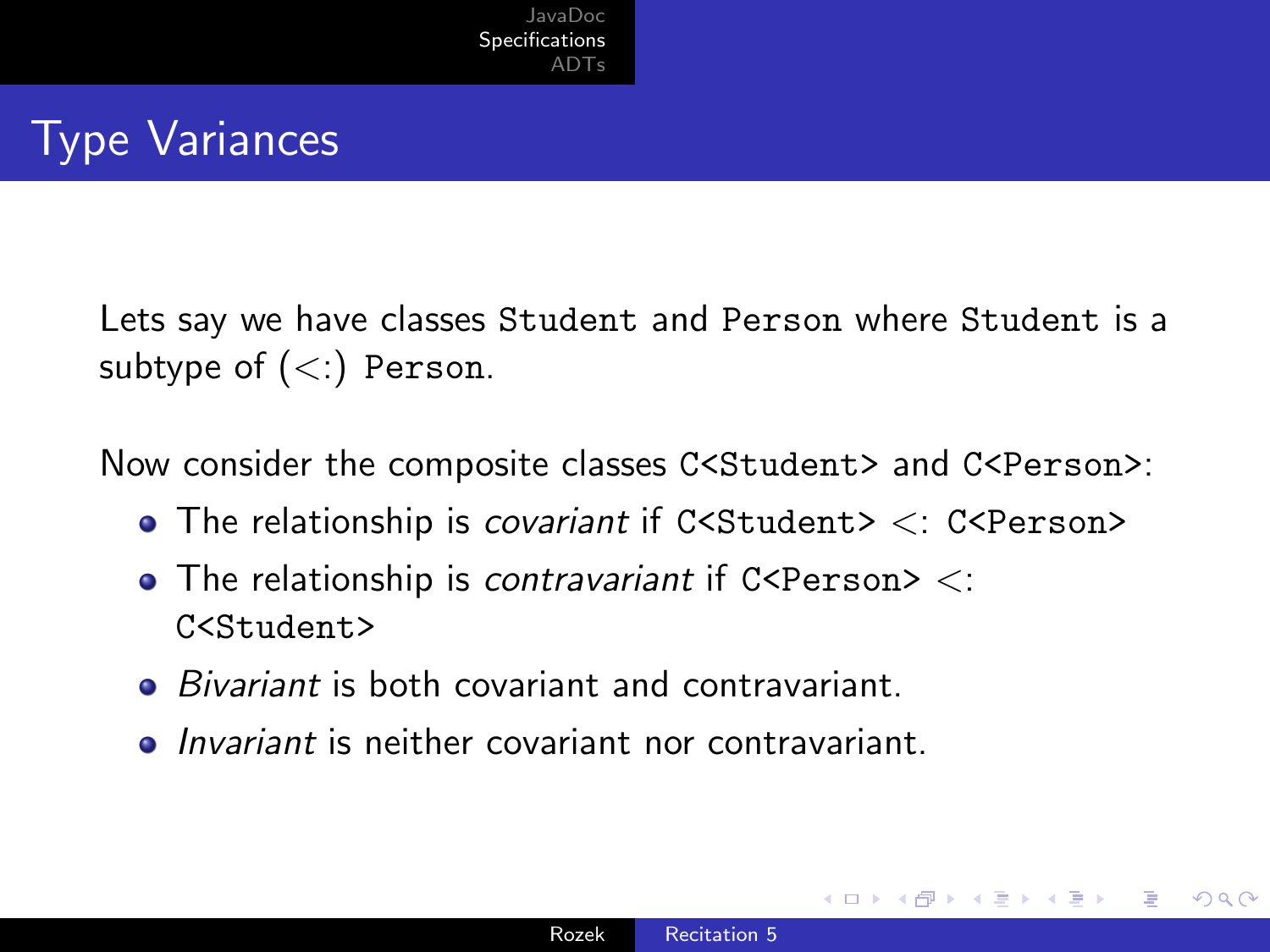### Java Arrays are Covariant

In Java, Student[] <: Person[].

```
Any problems with this approach?
```

```
public class Person {
   class Student extends Person {}
   public static void main(String[] args) {
       Student [] s = new Student [1];
       // Allowed since Student[] <: Person[]
       Person[] p = s;p[0] = new Person();
   }
}
```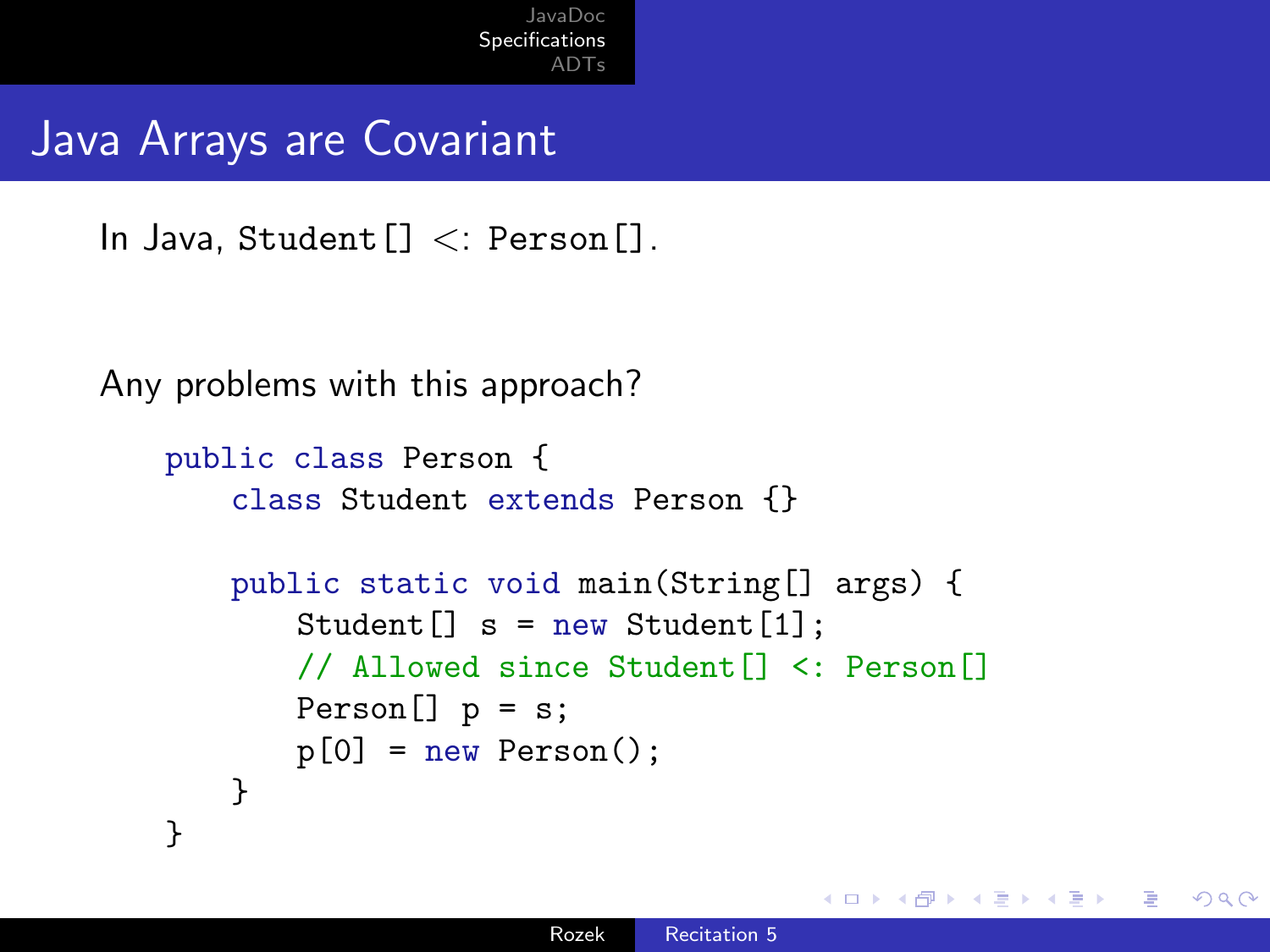#### Generics are Invariant

The following won't compile:

```
public class Person {
 class Student extends Person {}
 public static void main(String[] args) {
   ArrayList<Student> s2 = new ArrayList<Student>();
   ArrayList<Person> p2 = s2;
 }
}
```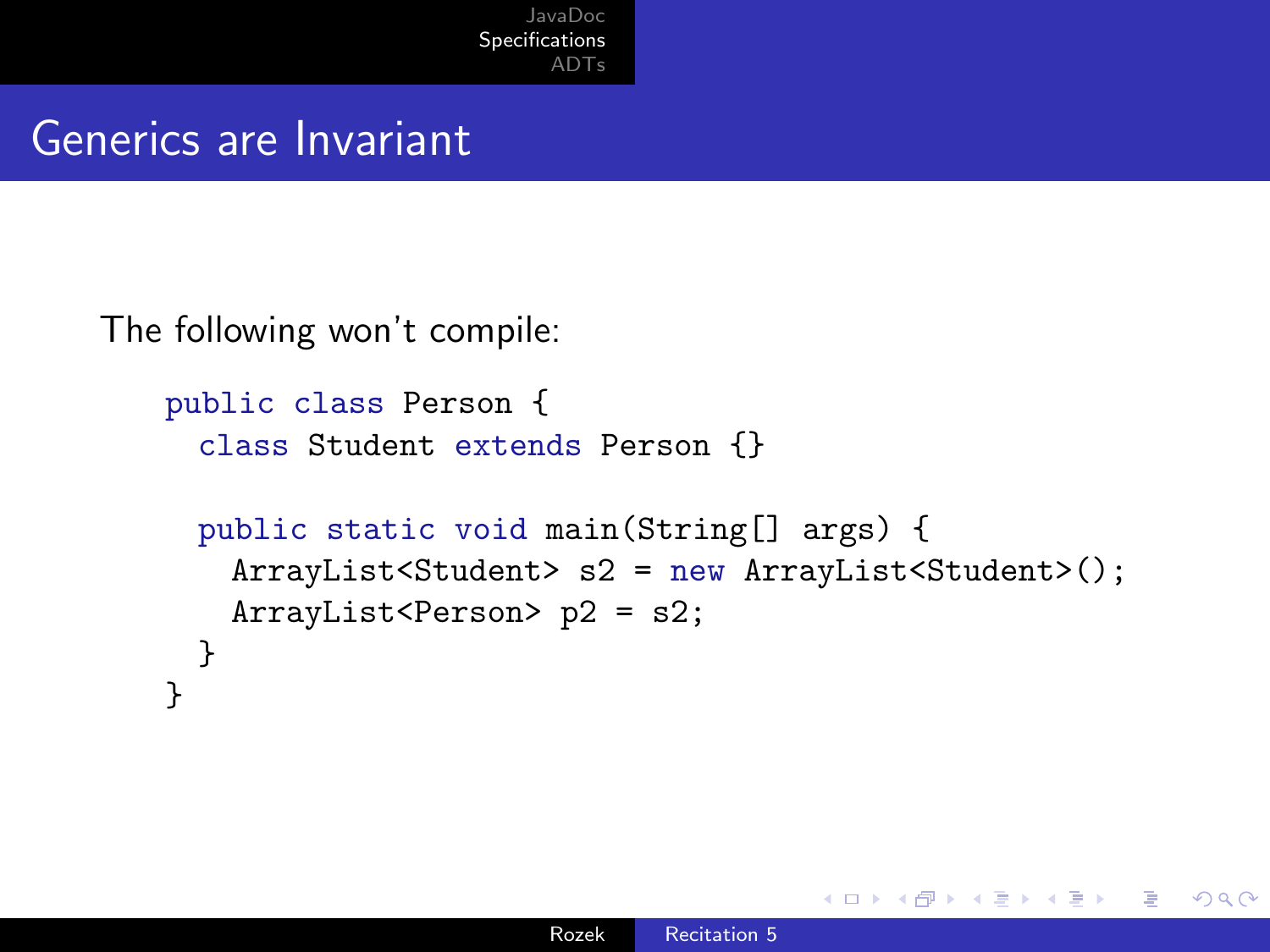### Specification and Variance

If specification  $A$  is stronger than  $B$  then we know:

- **o** Input Contravariance
	- The inputs of  $A$  may be a supertype of the inputs of  $B$
	- Weaker precondition, more tolerant inputs.
- Output Covariance
	- The outputs of A may be a subtype of the outputs of  $B$ .
	- Stricter postcondition, doesn't violate clients expectations.

つくへ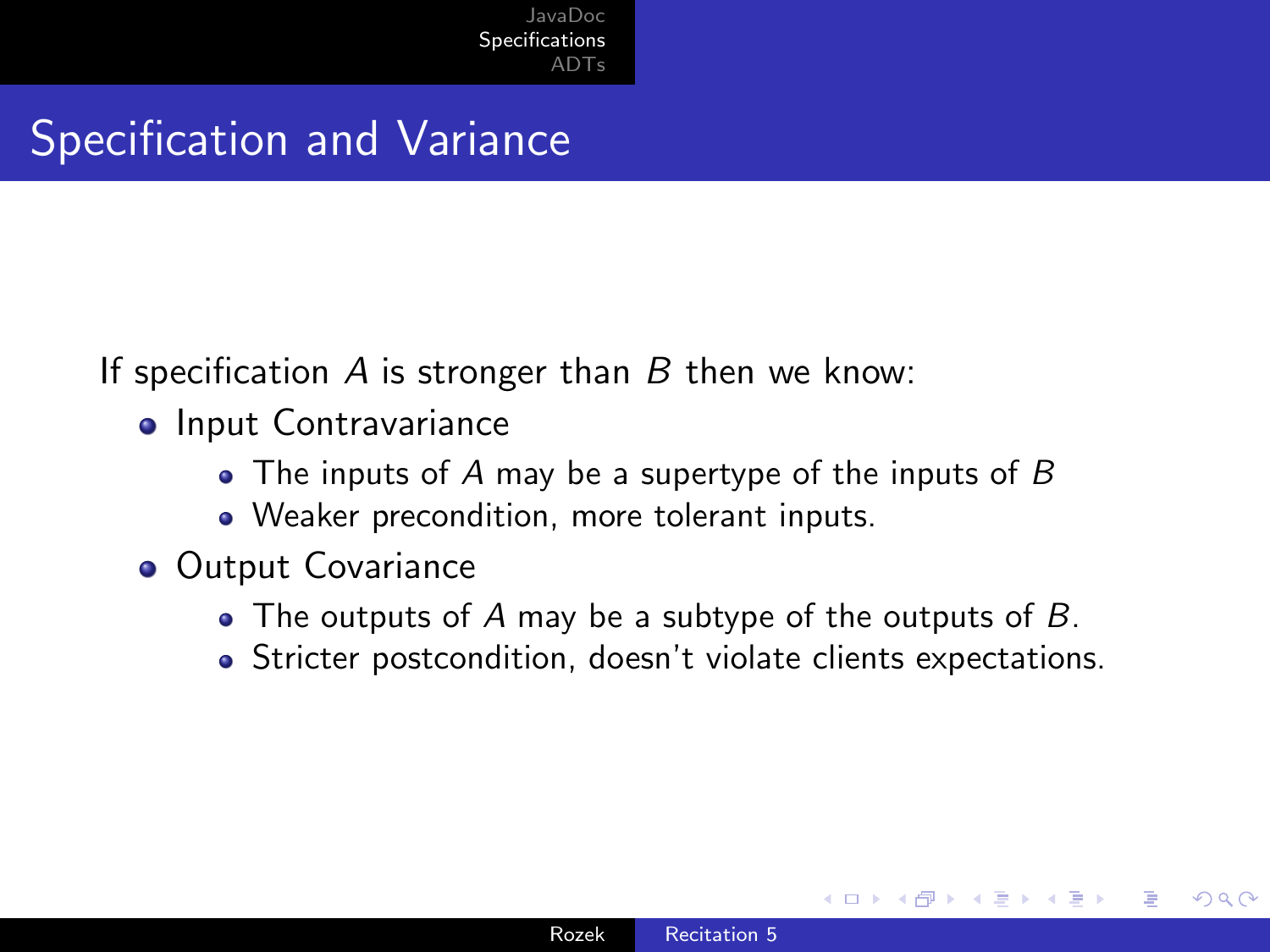

Why do we care about specifications and variances?

#### Liskov Principle of Substitutability:

An object with stronger specification can be substituted for an object with a weaker one without altering correctness.



つくへ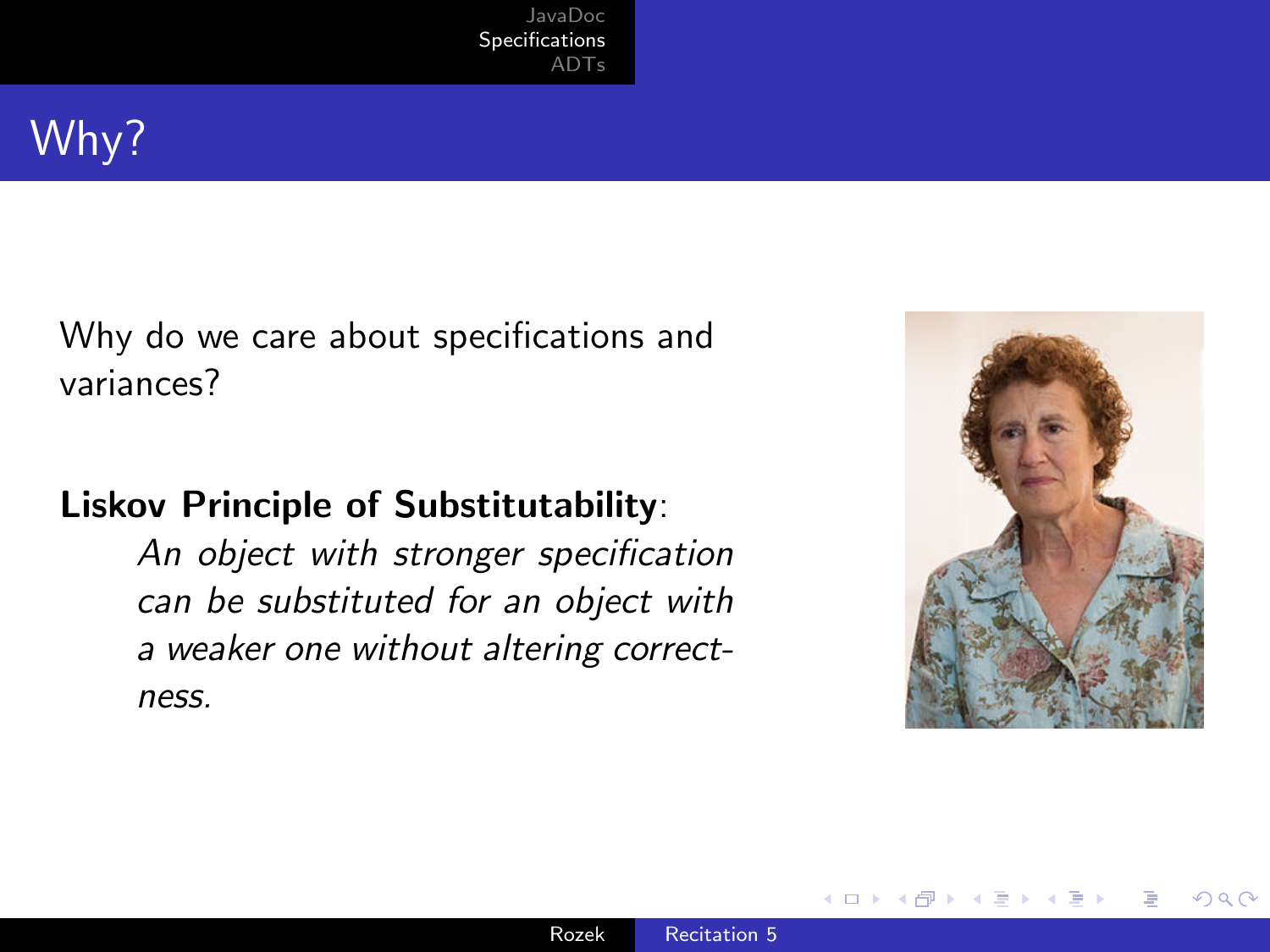### Java Modeling Language

}

A machine-checkable specification language inside Java comments. Example derived from Wikipedia:

```
public class Banking {
    private /∗@ spec_public @∗/ int balance;
   //\theta public invariant balance >= 0:
   //@ assignable balance;
   1/10 ensures balance == 0:
    public Banking() {
        this \Deltabalance = 0;
    }
   //@ requires 0 < amount;
   //@ assignable balance;
   //@ ensures balance == \old(balance) + amount;
    public void credit ( final int amount) {
        this . balance += amount;
    }
```
∢ロ ▶ ∢何 ▶ ∢ ヨ ▶ ∢ ヨ ▶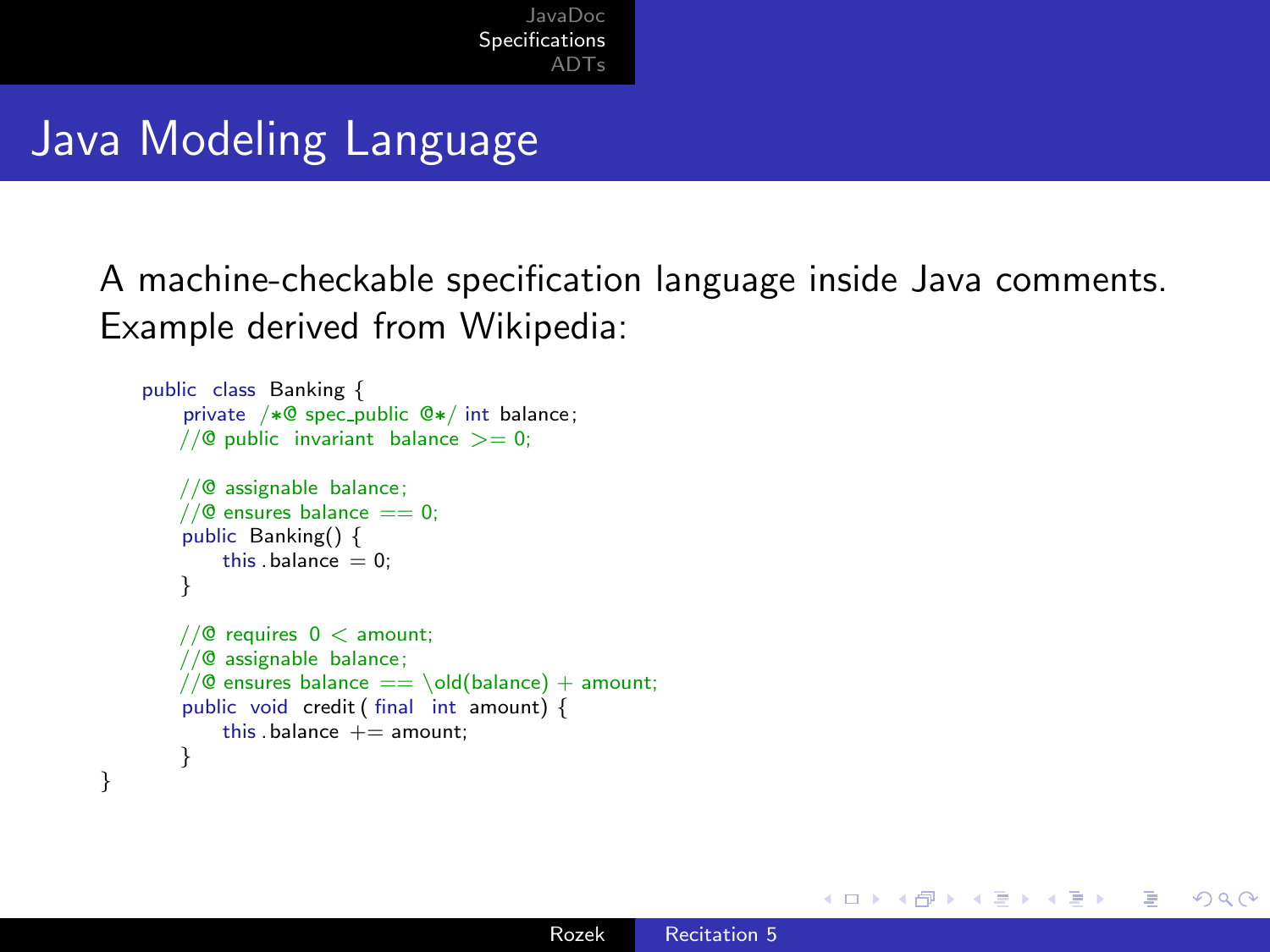## Dafny Specification

```
method credit(amt: int, old_bal: int) returns
    (new_bal: int)
   requires 0 < amt
   ensures new_bal == old_bal + amt
{
   new\_bal := old\_bal + amt;}
```
4 0 5

 $299$ 

э

医尿蛋白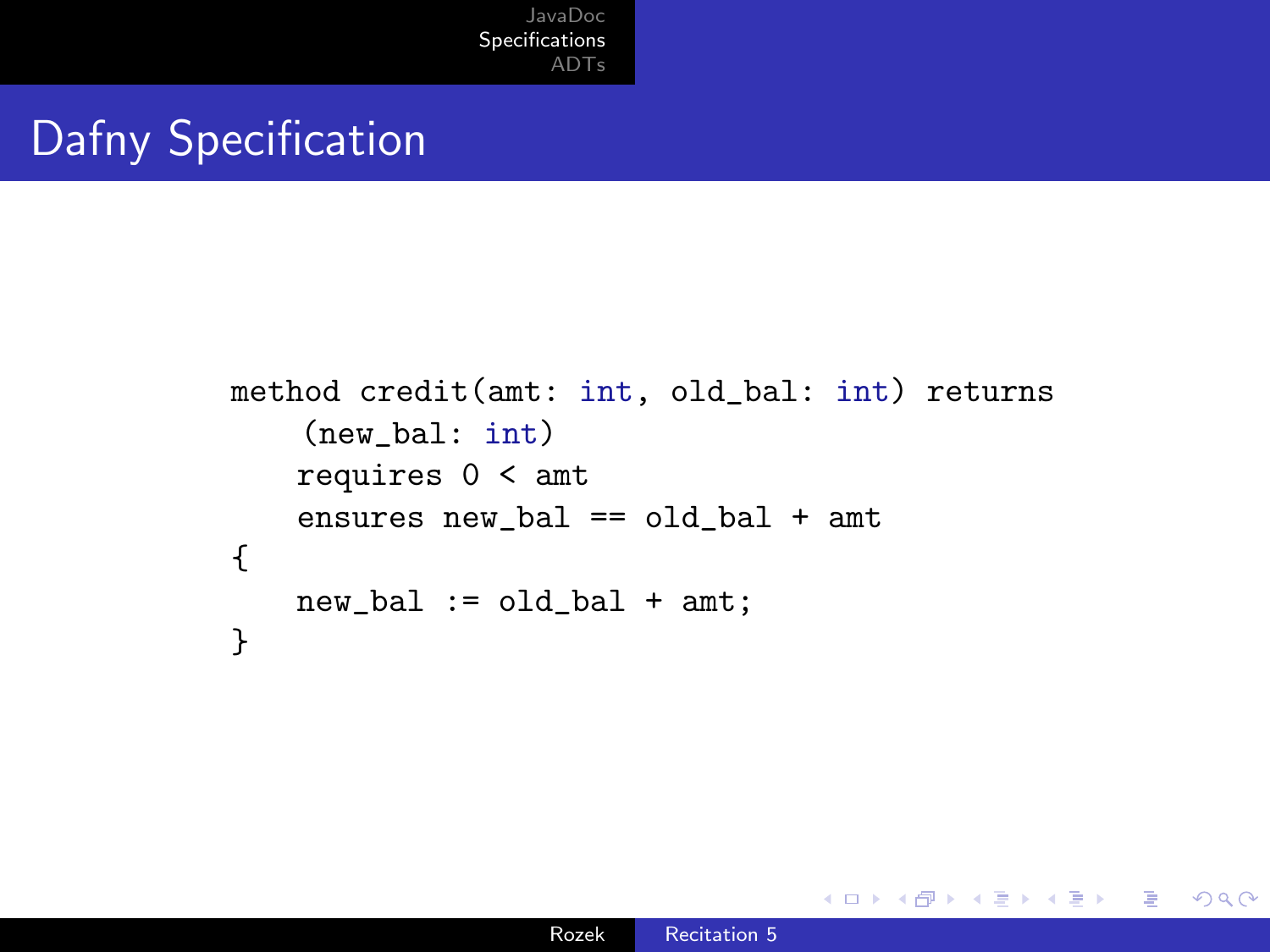#### <span id="page-19-0"></span>Abstract Data Types (ADTs)



目

어서 동시

**K ロ ▶ K 伊 ▶ K ミ**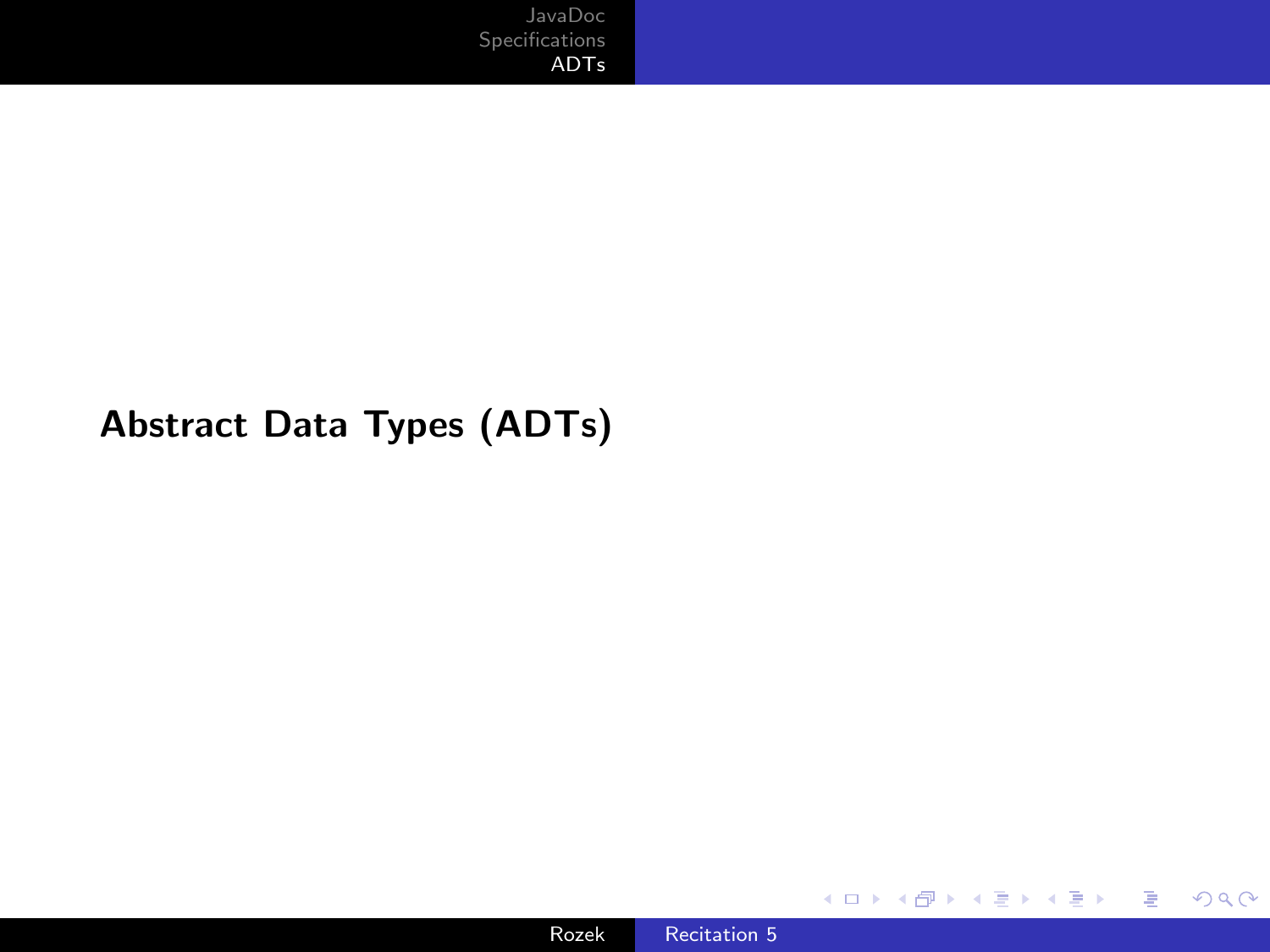### Control Abstraction

- This is where a method name, signature, and specification is exposed to the client.
- The implementation details is hidden from the user.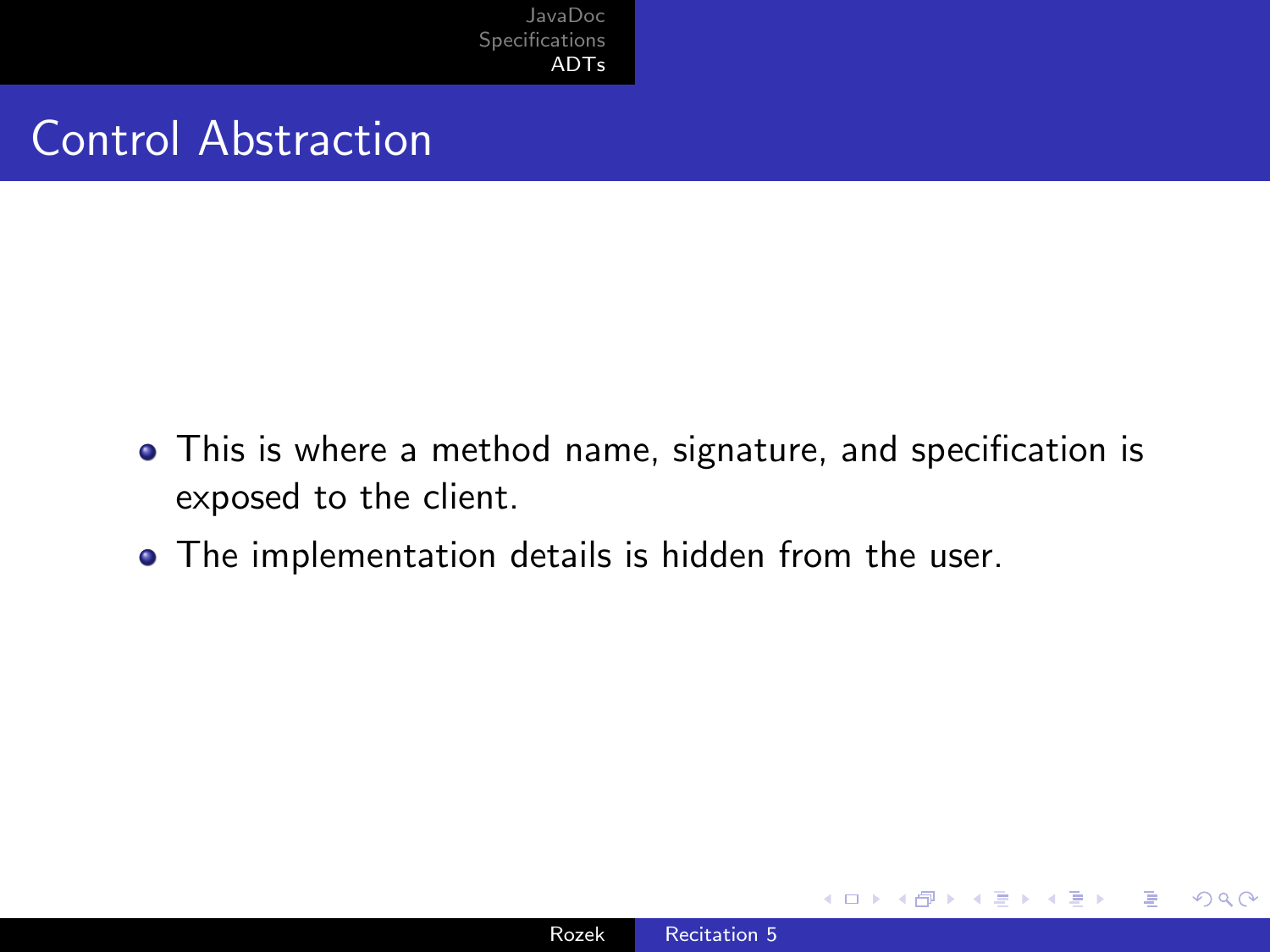### Data Abstraction

- This is where the data representation of a class is hidden from the user.
- For example: How are Strings implemented in Java? Fixed array of chars? Linked list?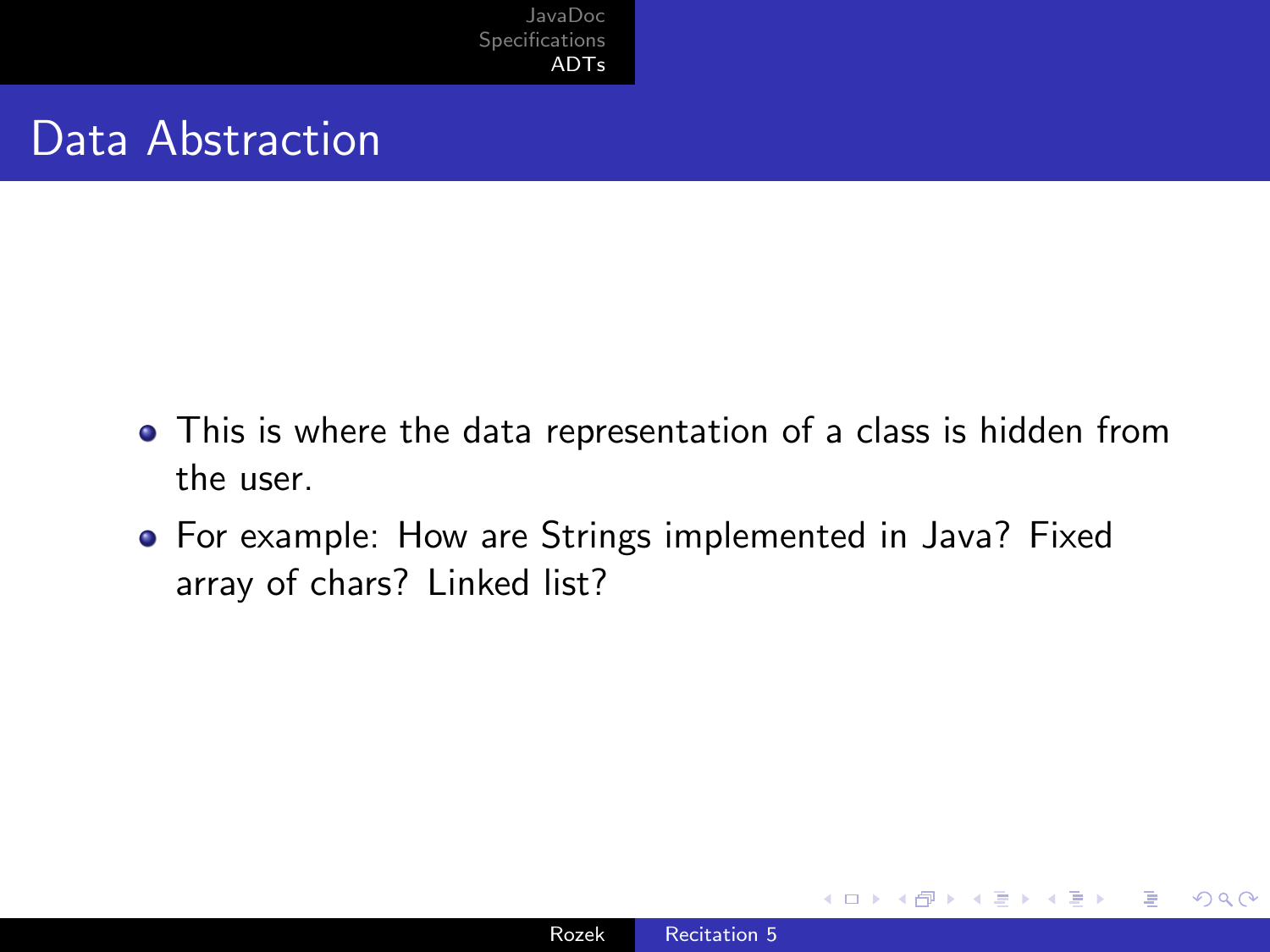## Abstract Data Types

- An Abstract Data Type combines both control abstractions and data abstractions.
- In other words, it encapsulates an object and its operations.

Information hiding is a design principle that segregates and hides the parts of a computer program likely to change.

つくへ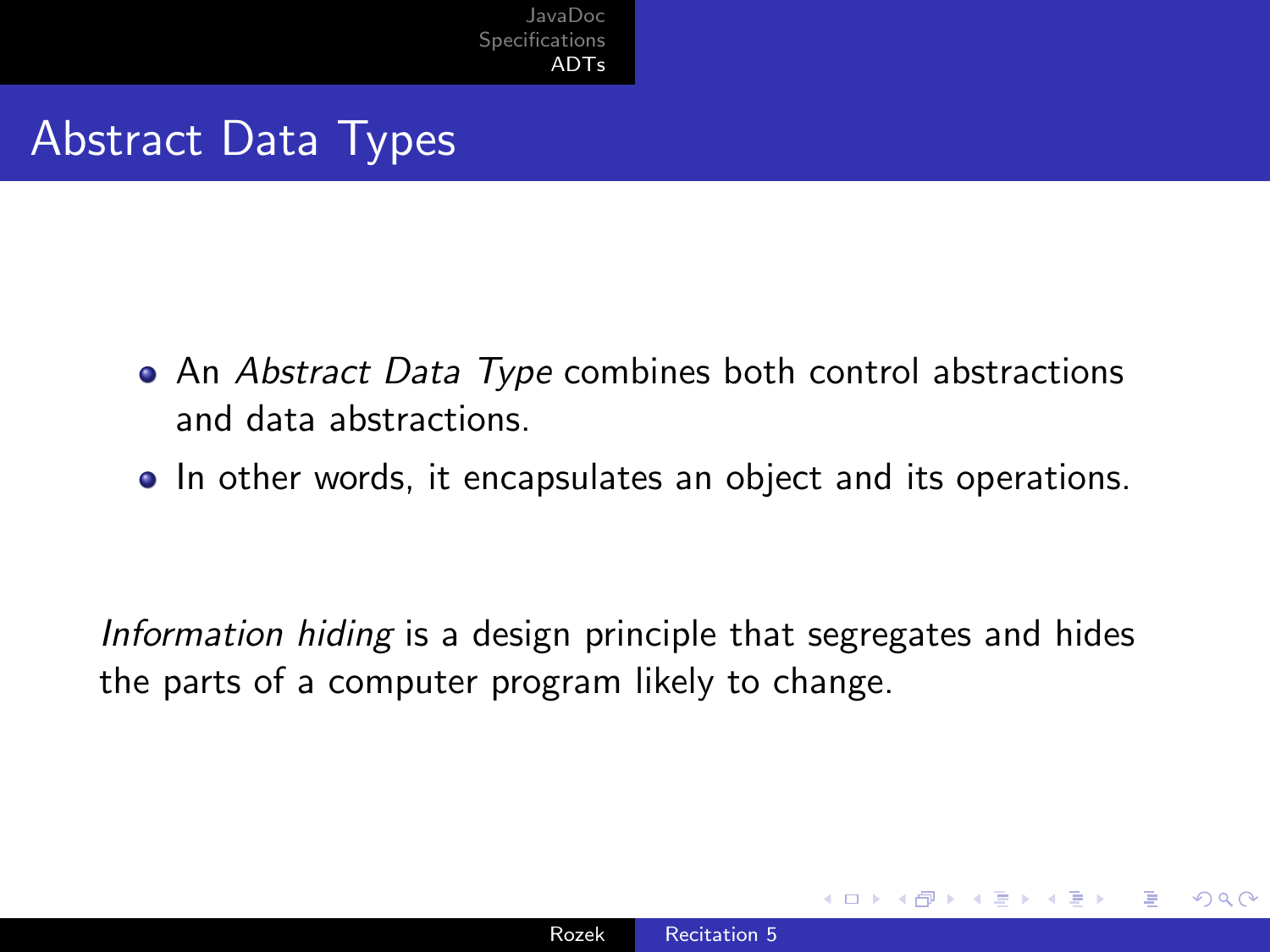### More Dafny!

- Let's play around with Dafny and see if we can create a banking class.
- We'll likely build on this in later recitations...

4 **ED** 

 $299$ 

∍